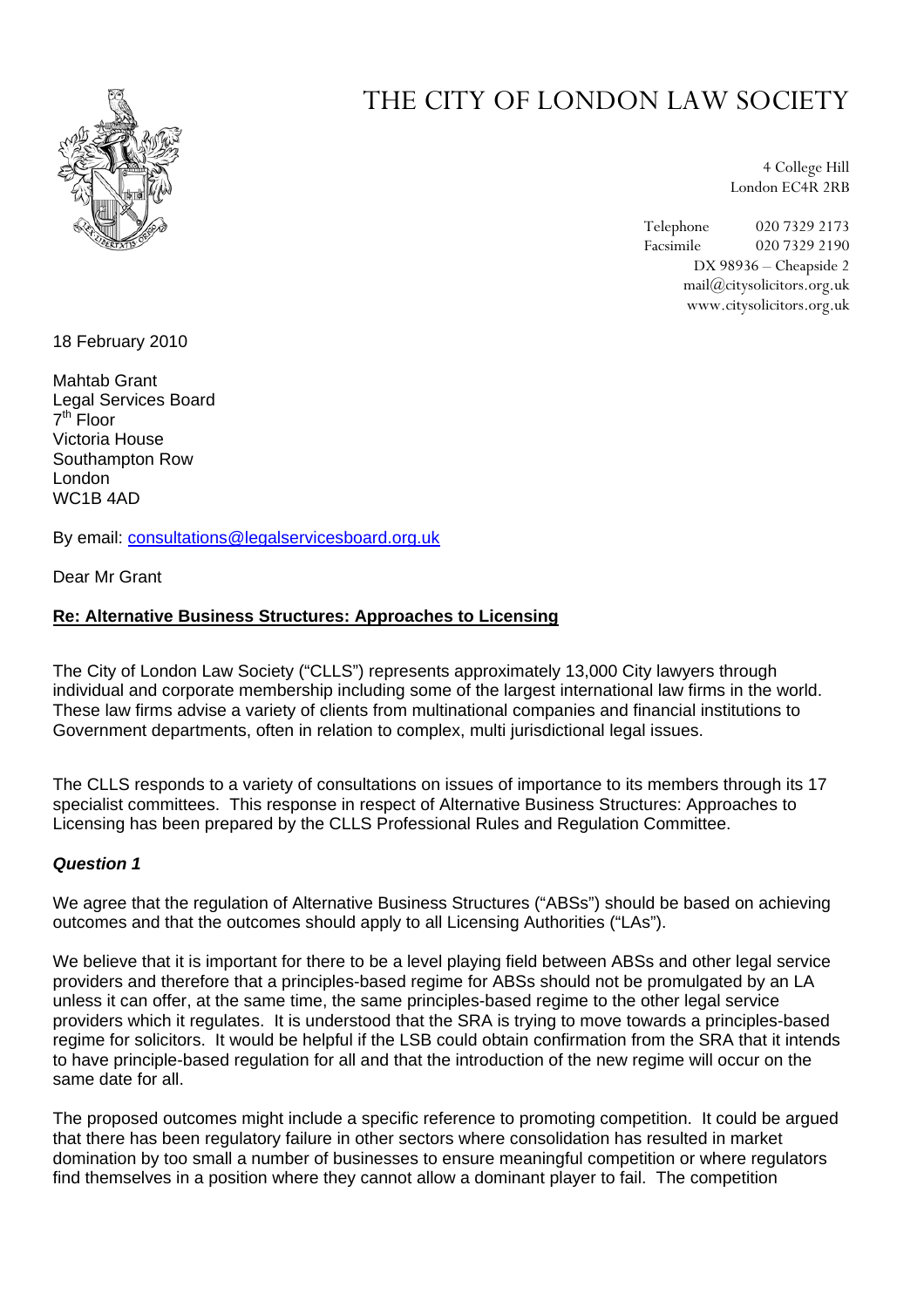authorities have been unable to provide a solution to the latter problem and we are concerned that the LAs might seek to avoid responsibility for promoting competition by sheltering behind the competition authorities. The Legal Services Act requires the LSB to promote competition and sets out a framework for the relationship between the regulators and the OFT. We wonder whether further consideration might be given to this area in drawing up the licensing regime.

The division between entity and individual regulation will only have real meaning if responsibility for entity compliance rests with specific individuals in the ABS and not with all regulated individuals. The individual behaviour referred to in the last bullet point of paragraph 64 "ensuring the entity they work within meets the standards required" would suggest that if an entity breaches a requiation, then all those requiated individuals working within the entity would be treated as being responsible for failure and therefore would be subject to sanction. If the thinking is that only the head of legal practice will have to take the blame for entity failure, then that should be made explicit. In the interests of there being a level playing field, if sanctions for entity failure can only be applied to a specific individual charged with responsibility for entity behaviour in an ABS, then other legal service providers should be able to take advantage of a similar narrowing of responsibility, rather than have all the regulated persons in an entity be responsible for failures.

# *Question 2*

We believe that the tests should be consistent across all LAs.

We consider that more work will have to be done in order to accommodate existing rules and practices for listed companies. For example, contracts for differences and other derivative instruments are often used as an alternative to investing in shares, so the rules on ownership would have to be flexible enough to pick up such matters.

As you know, the ability of UK registered companies to buy in or redeem their shares is narrowly circumscribed and therefore the Australian approach might not be feasible. For example, a company has to have distributable profits in order to buy in shares (stated briefly) and companies might not always be in that position. We believe that a regime for forced divestiture with the removal of voting and dividend rights pending divestiture is likely to prove a more fruitful avenue to explore than introducing a requirement that companies be obliged to buy in shares. We would also note that conflicting duties to the regulator and creditors may have to be considered.

In relation to your references to associates, including partners, you will be aware that private equity investors typically invest through a fund structured as a limited partnership. The commercial sensitivity of investors (pension funds and other institutional investors, fund of funds, etc.) dictates the market practice that the manager of the fund is not permitted to disclose the identity of the investors to the target investee company or others with the sole exception of taxing authorities. Current FSA practice in relation to 'controllers', where the investee company is a regulated entity, is not entirely satisfactory and may turn on whether the manager of the private equity fund is known to the FSA. We suggest that the better approach would be to have specific provisions dealing with funds where the manager of the fund is regulated. In such circumstances, reflecting the reality of the situation, the manager alone should be treated as the controller for the purposes of the ownership tests.

With regard to checking the background of owners, LAs should not assume that foreign regulators and other bodies with information pertinent to fitness to own will be willing (or able) to produce confirmatory evidence, and so the system for making declarations should take into account the practical difficulties.

We agree with your proposed test on fitness to own.

We agree that the ultimate owner should be identified, subject to some form of exception for funds (see above).

We support your approach on defining restricted interest.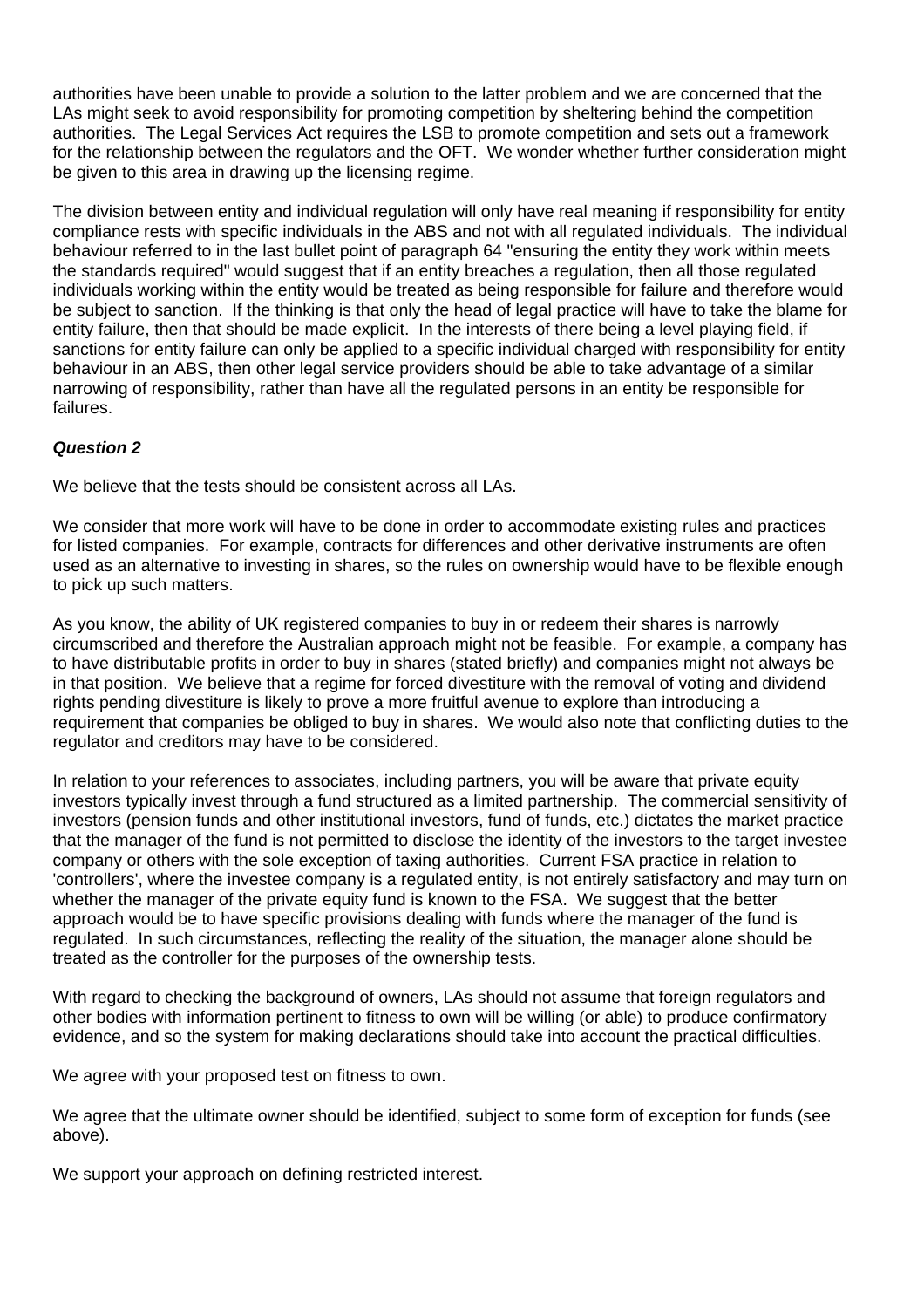We do not think that requiring covenants is an appropriate way forward.

# *Question 3*

We would ask that the guiding principle of there being a level playing field as between ABSs and other regulated firms be followed in relation to financial assurance and stability. It is important that there be no barriers to entry, but equally important that no commercial advantage be given to providers of legal services by virtue of their providing such services through ABSs. In particular, detailed consideration should be given to the indemnity and compensation obligations of ABSs which provide legal services in combination with other services and structure their businesses to minimise turnover in those parts of their businesses which are subject to regulatory obligations.

# *Question 4*

Our members carry on mainly unreserved legal activities. In the interests of there being a level playing field, if ABSs are allowed to segregate reserved and unreserved matters into separate legal entities, with only the former being regulated, then that option should likewise be available to other legal service providers.

We recommend that you review the distinction between reserved and non-reserved legal matters and the underlying principles to determine whether the distinction remains of relevance today.

As a general point, we believe that all legal services (that is, where someone is held out as a legal adviser or held out in a manner which may lead the consumer to consider the person to be an adviser on law) be regulated, as the distinction between reserved and unreserved matter and, indeed, between solicitors and other "lawyers" is something that the consumer may not be interested in, nor would necessarily be, even if educated on the point. Reference on a firm's literature to being regulated may have varying degrees of relevance to sophisticated and unsophisticated users and, equally importantly, the absence of regulation may not be a barrier to consumers going to a particular brand for legal advice. If the policy of government is to regulate the provision of legal advice for the protection of consumers, then we believe that all provision should be regulated.

You will be aware that the insurance market does not offer unlimited cover and that firms are involved in transactions which may carry risk in excess of their cover; that disclosure of insurance cover is not a standard practice in the market place, although some clients demand a set minimum well in excess of SRA rules; that solicitors may seek to cap their liabilities on a contractual basis with their clients and will often do so where jointly advising with accountants or others; and that there is a de facto limit on liability where firms (and in the future ABSs) choose structures which afford limited liability (LLPs, limited companies, etc.).

Our main concern is to ensure that rules provide a level playing field as between ABSs and other legal service providers, do not require financial assurance beyond the current rules (which allow the abovementioned practices) and give the necessary flexibility to allow ABSs/other firms to work with clients and the insurance market to develop products and approaches that can meet changing market conditions.

Our view is that ABSs which are part of a wider group should be treated in the same way as any other ABS.

#### *Question 5*

At present, the current approach of the SRA to breaches of the Code does not sit comfortably with all the principles of good regulation, nor does it generally engender a relationship of trust and co-operation between the SRA and many of those it regulates. The new approach set out in the recent SRA paper on OFR is a step in the right direction, provided that the enforcement regime reflects the new approach. (It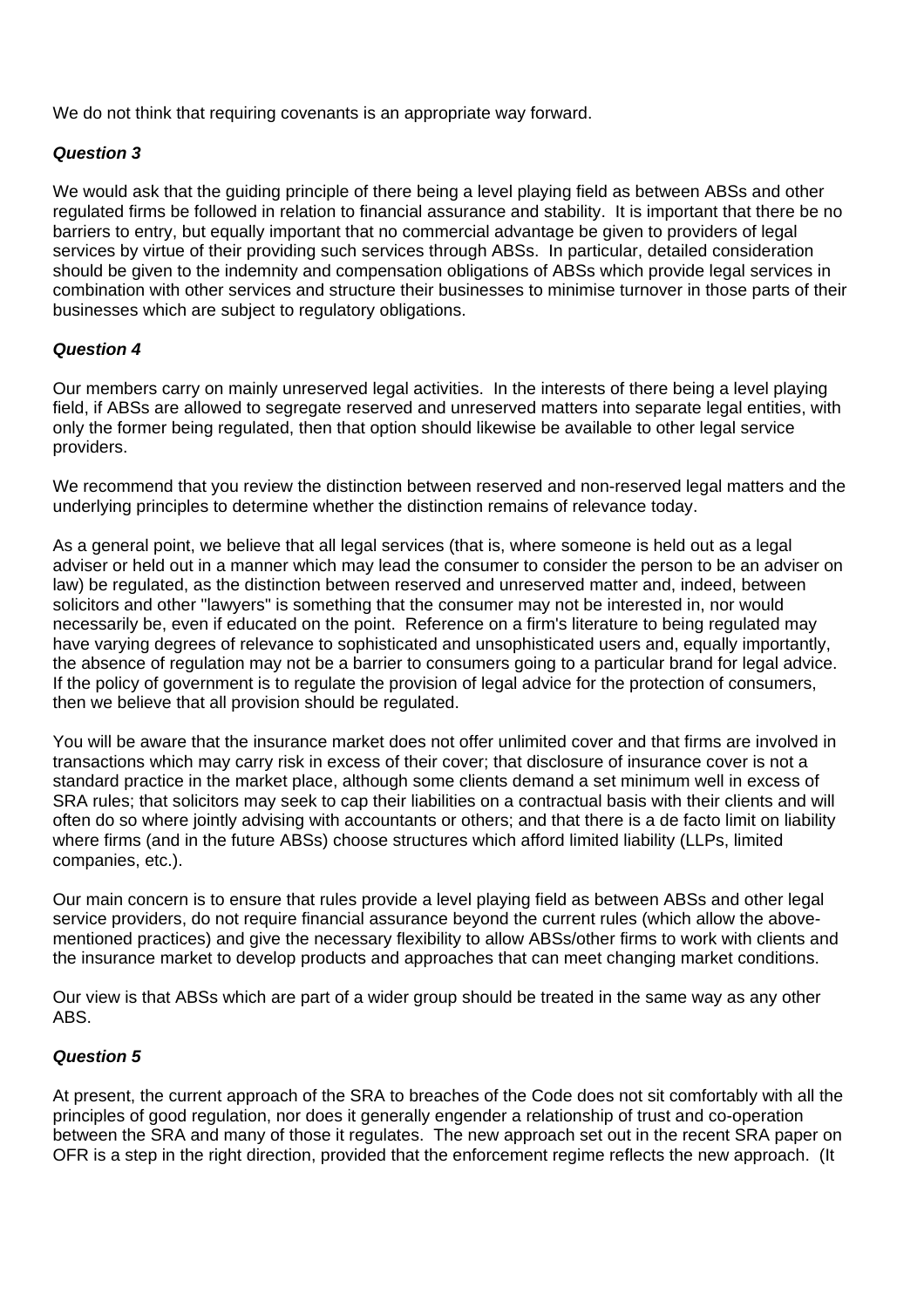is understood that the SRA is shortly to publish a paper on enforcement which may throw some light on how the current regime might change).

We agree that unlimited fines, with an obligation on an LA to act proportionately in the circumstances of a particular case, is the most appropriate approach.

With regard to enforcement powers, we would reiterate our concern to ensure a level playing field between ABSs and other providers, subject to three principal points.

The main thrust of the proposed enforcement regime is to ensure that financial penalties are significant enough to act as a deterrent for ABSs. We are concerned that where an ABS is part of a larger group, the enforcement regime should take the financial position of the ultimate owner and the part that the ABS plays in that group (e.g. cross-subsidising services, using the legal services as a marketing tool for other services, etc.) fully into account.

The second point we would make is that where the owners of a business are regulated as individuals, the main deterrent they face is being disqualified as a solicitor. This deterrent will not apply to the owners of an ABS.

Third, we believe that LAs should have an obligation to ensure that they do not allow regulated entities to become too big to fail and that the LA has as an optional sanction the disqualification of unregulated individuals or entities from being beneficial owner of more than, say, 10% of an ABS in the future.

#### *Question 6*

It is not clear what your wide definition of 'access to justice' is, but we understand the difficulty of defining the expression. We agree generally with the thrust of your propositions in this chapter. The firms we represent provide world-class legal services in an extremely competitive market where competition on price, quality and accessibility ensure that almost all commercial clients can obtain advice at a price that suits them. We would not wish to see any obligation being passed on to ABSs or other providers to offer services which they do not want to provide or at a cost which makes no commercial sense for the provider.

We believe that LAs should be obliged to take competition issues into account in formulating their licensing rules.

#### *Question 7*

We would prefer a single appeals body.

## *Question 8*

We have no comment, save that we believe special bodies should be making an appropriate contribution to the costs of regulation where they are competing with ABSs and other legal service providers in any particular market. It would be unfair, for example, for a charity to offer legal advice on criminal law where legal aid was available and not have to pay the same contribution to the regulator as an ABS which was competing for that work.

#### *Question 9*

We consider your approach to be suitable. We would agree that HoLPs and HoFAs undergo fit and proper tests, perhaps with some 'grandfathering' provisions, but query the need for mandatory training. We consider that in the interests of the consumer and for the reputation of regulated entities, it would be important that the HoLP and HoFA are not one and the same person.

#### *Question 10*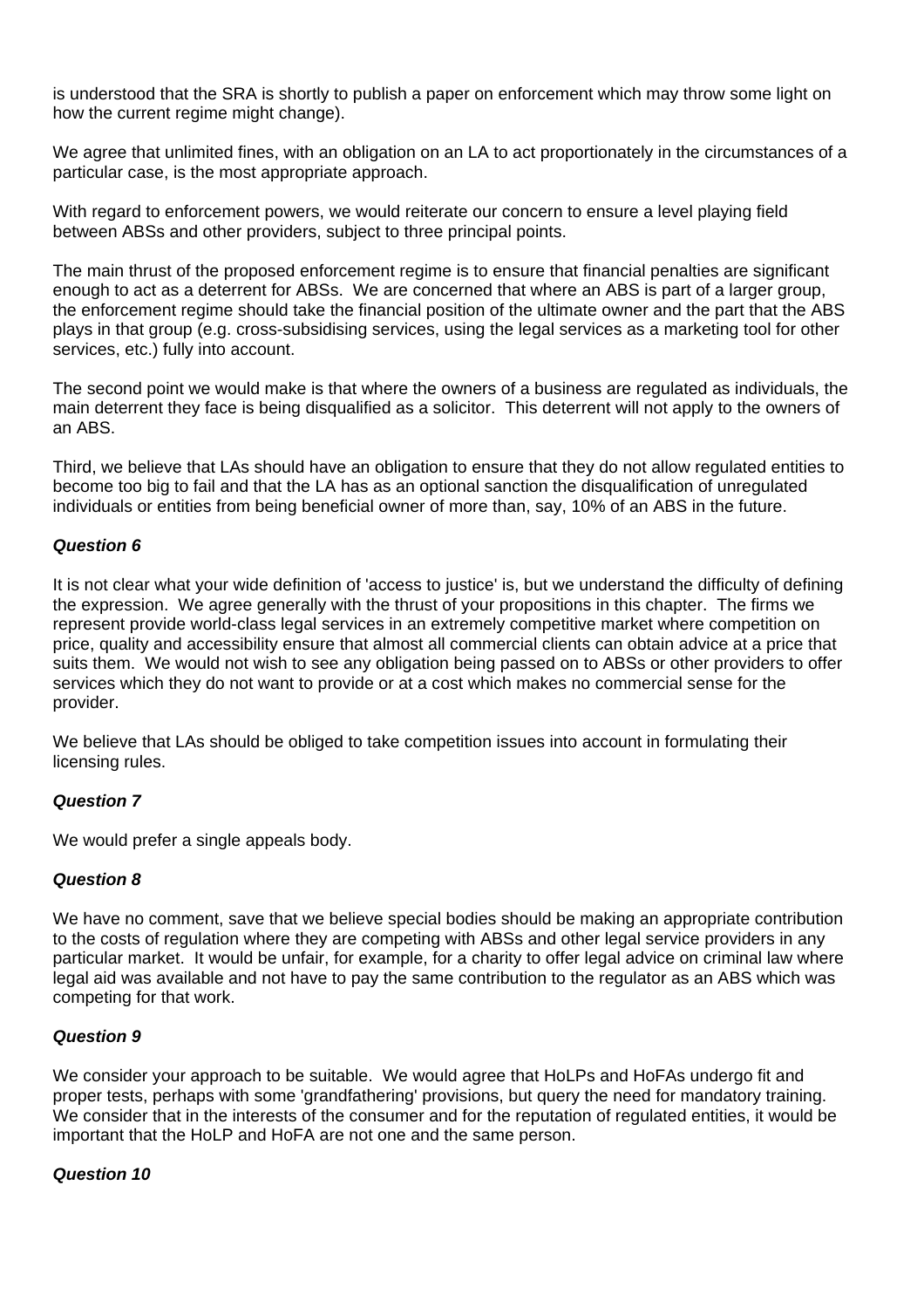We agree with your approach.

## *Question 11*

As we have said on a number of occasions, we believe that a key to increasing diversity within the profession is to encourage those from non-traditional backgrounds to target a legal career (and corresponding academic attainment) whilst in secondary education. The focus of the LSB and the LAs should therefore be to assist with such encouragement.

#### *Question 12*

We are concerned to ensure that our members' money is not wasted on expensive campaigns or otherwise to educate foreign jurisdictions on ABSs.

#### *Question 13*

We have no comments.

# *Question 14*

We agree with your approach.

#### *Question 15*

We have no reason to disagree with your approach to managing regulatory overlaps.

Yours faithfully

**David McIntosh Chair City of London Law Society** 

#### © CITY OF LONDON LAW SOCIETY 2010.

All rights reserved. This paper has been prepared as part of a consultation process. Its contents should not be taken as legal advice in relation to a particular situation or transaction